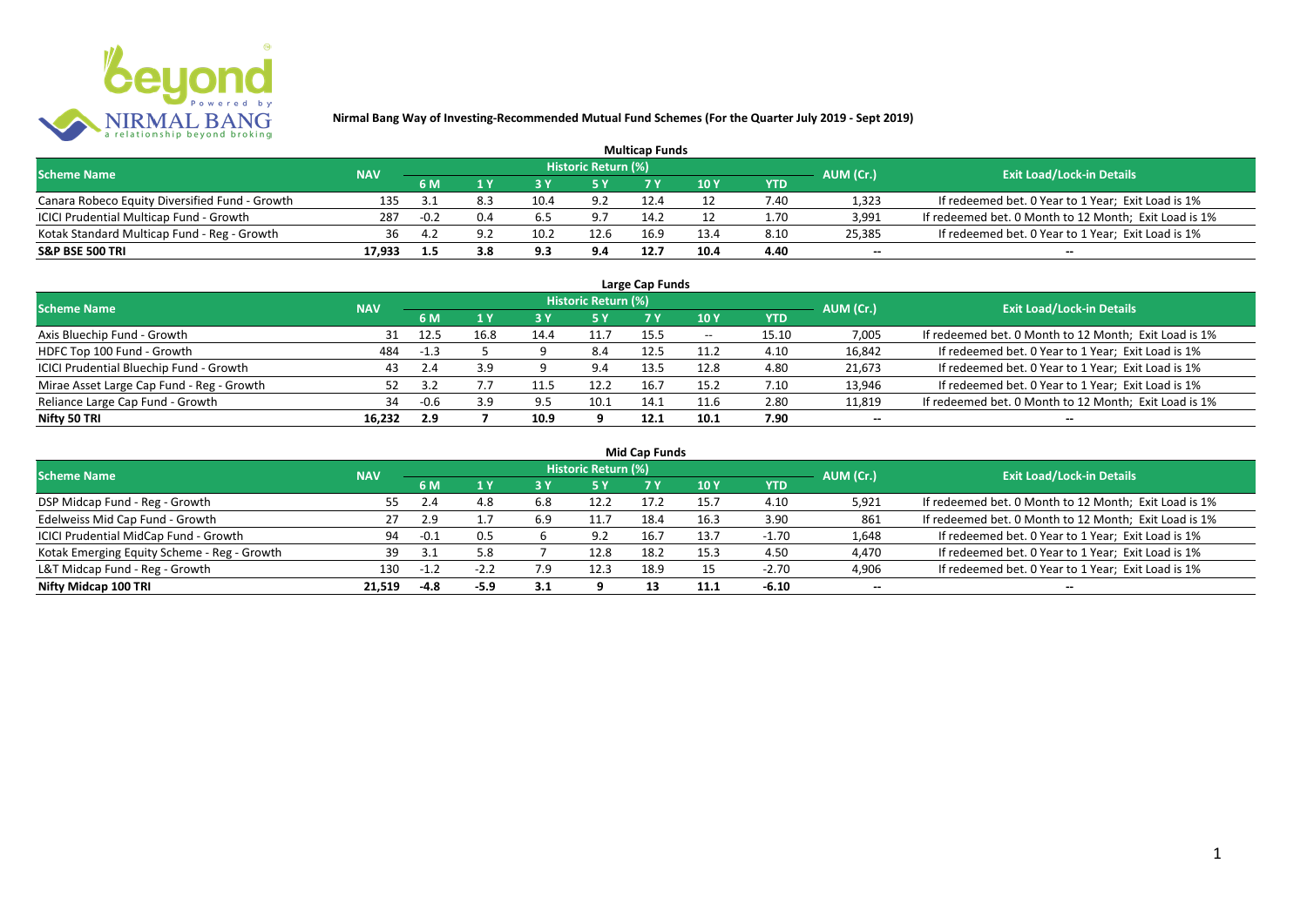

| Large & Midcap                                   |            |     |     |                         |                     |      |      |      |                          |                                                    |  |  |
|--------------------------------------------------|------------|-----|-----|-------------------------|---------------------|------|------|------|--------------------------|----------------------------------------------------|--|--|
| <b>Scheme Name</b>                               | <b>NAV</b> |     |     |                         | Historic Return (%) |      |      |      |                          | <b>Exit Load/Lock-in Details</b>                   |  |  |
|                                                  |            | 6 M |     | AUM (Cr.)<br>10Y<br>YTD |                     |      |      |      |                          |                                                    |  |  |
| Canara Robeco Emerging Equities - Growth         | 92         | 0.0 |     |                         | 13.4                | 20.6 | 18.8 | 3.10 | 4.669                    | If redeemed bet. 0 Year to 1 Year; Exit Load is 1% |  |  |
| Invesco India Growth Opportunities Fund - Growth | 35.        |     | b.b |                         | 11.2                |      |      | 6.20 | 1,659                    | If redeemed bet. 0 Year to 1 Year; Exit Load is 1% |  |  |
| NIFTY Large Midcap 250 TRI                       | 1.112      | 0.3 |     | 8.7                     | 10.5                | 14.  | 11.5 | 1.70 | $\overline{\phantom{a}}$ | $- -$                                              |  |  |

| <b>Focused Funds</b>             |            |      |      |      |                     |      |       |            |           |                                                       |  |
|----------------------------------|------------|------|------|------|---------------------|------|-------|------------|-----------|-------------------------------------------------------|--|
| <b>Scheme Name</b>               | <b>NAV</b> |      |      |      | Historic Return (%) |      |       |            | AUM (Cr.) | <b>Exit Load/Lock-in Details</b>                      |  |
|                                  |            | 6 M  |      |      | <b>EV</b>           |      | 10 Y  | <b>YTD</b> |           |                                                       |  |
| Axis Focused 25 Fund - Growth    | 29.        | 11.5 |      | 13.7 | 13.7                | 15.2 | $- -$ | 9.70       | 7.841     | If redeemed bet. 0 Month to 12 Month; Exit Load is 1% |  |
| SBI Focused Equity Fund - Growth | 145        | 6.0  | 10.6 | 10.7 | 12.4                | 15.9 |       | 9.40       | 5,127     | If redeemed bet. 0 Year to 1 Year; Exit Load is 1%    |  |
| S&P BSE 500 TRI                  | 17.933     | 1.5  | 3.8  | 9.3  | 9.4                 | 12.7 | 10.4  | 4.40       | $- -$     | $-$                                                   |  |

|                                                |            |        |         |                     |      | <b>Small Cap Funds</b>                          |       |         |                          |                                                    |
|------------------------------------------------|------------|--------|---------|---------------------|------|-------------------------------------------------|-------|---------|--------------------------|----------------------------------------------------|
| <b>Scheme Name</b>                             | <b>NAV</b> |        |         | Historic Return (%) |      |                                                 |       |         | AUM (Cr.)                |                                                    |
|                                                |            | 6 M    |         |                     |      | <b>Exit Load/Lock-in Details</b><br>10 Y<br>YTD |       |         |                          |                                                    |
| Franklin India Smaller Companies Fund - Growth | 50         | $-5.9$ |         |                     | 9.3  | 18.9                                            | 16.2  | $-4.10$ | 6,584                    | If redeemed bet. 0 Year to 1 Year; Exit Load is 1% |
| HDFC Small Cap Fund - Growth                   | 40         | $-7.5$ | $-6.7$  | 8.8                 | 11.7 | 15.5                                            | 13.3  | $-6.20$ | 8,209                    | If redeemed bet. 0 Year to 1 Year; Exit Load is 1% |
| L&T Emerging Businesses Fund - Reg - Growth    | 23         | -4.6   |         |                     | 12.8 | $-$                                             | $- -$ | $-6.80$ | 5,639                    | If redeemed bet. 0 Year to 1 Year; Exit Load is 1% |
| Nifty Smallcap 100 TRI                         | 1.148      | -8.7   | $-12.4$ | $-1.8$              | 4.2  | 91                                              |       | -8.80   | $\overline{\phantom{a}}$ | $-$                                                |

| ELSS Schemes (Tax Saving u/s 80-C)            |            |        |        |                     |                          |           |       |            |           |                                  |  |  |
|-----------------------------------------------|------------|--------|--------|---------------------|--------------------------|-----------|-------|------------|-----------|----------------------------------|--|--|
| <b>Scheme Name</b>                            | <b>NAV</b> |        |        | Historic Return (%) |                          |           |       |            | AUM (Cr.) | <b>Exit Load/Lock-in Details</b> |  |  |
|                                               |            | 6 M    | 1 Y    | 73 Y                | 15 Y                     | <b>7Y</b> | 10 Y  | <b>YTD</b> |           |                                  |  |  |
| Aditya Birla Sun Life Tax Relief 96 - Growth  | 31         | $-0.2$ |        | 8.2                 |                          | 16.1      | 11.9  | $-0.30$    | 8,562     | Nil                              |  |  |
| Axis Long Term Equity Fund - Growth           | 47         | 10.8   | 11.2   | 12.2                | 12.9                     | 19        | $- -$ | 10.20      | 19,236    | Nil                              |  |  |
| IDFC Tax Advantage (ELSS) Fund - Reg - Growth | 55         | $-0.7$ | $-0.5$ | 8.7                 | 10.2                     | 15.2      | 13.1  | 1.20       | 1,877     | Nil                              |  |  |
| Invesco India Tax Plan - Growth               |            |        |        |                     | 10.6                     | 15.9      | 14.1  | 4.70       | 859       | Nil                              |  |  |
| Mirae Asset Tax Saver Fund - Reg - Growth     | 18         | 4.8    | 9.1    |                     | $\hspace{0.05cm} \ldots$ | $- -$     | $- -$ | 8.10       | 2,306     | Nil                              |  |  |
| S&P BSE 200 TRI                               | 5,807      | 2.3    | 5.2    | 9.9                 | 9.7                      | 12.9      | 10.5  | 5.40       | $\sim$    | $\overline{\phantom{a}}$         |  |  |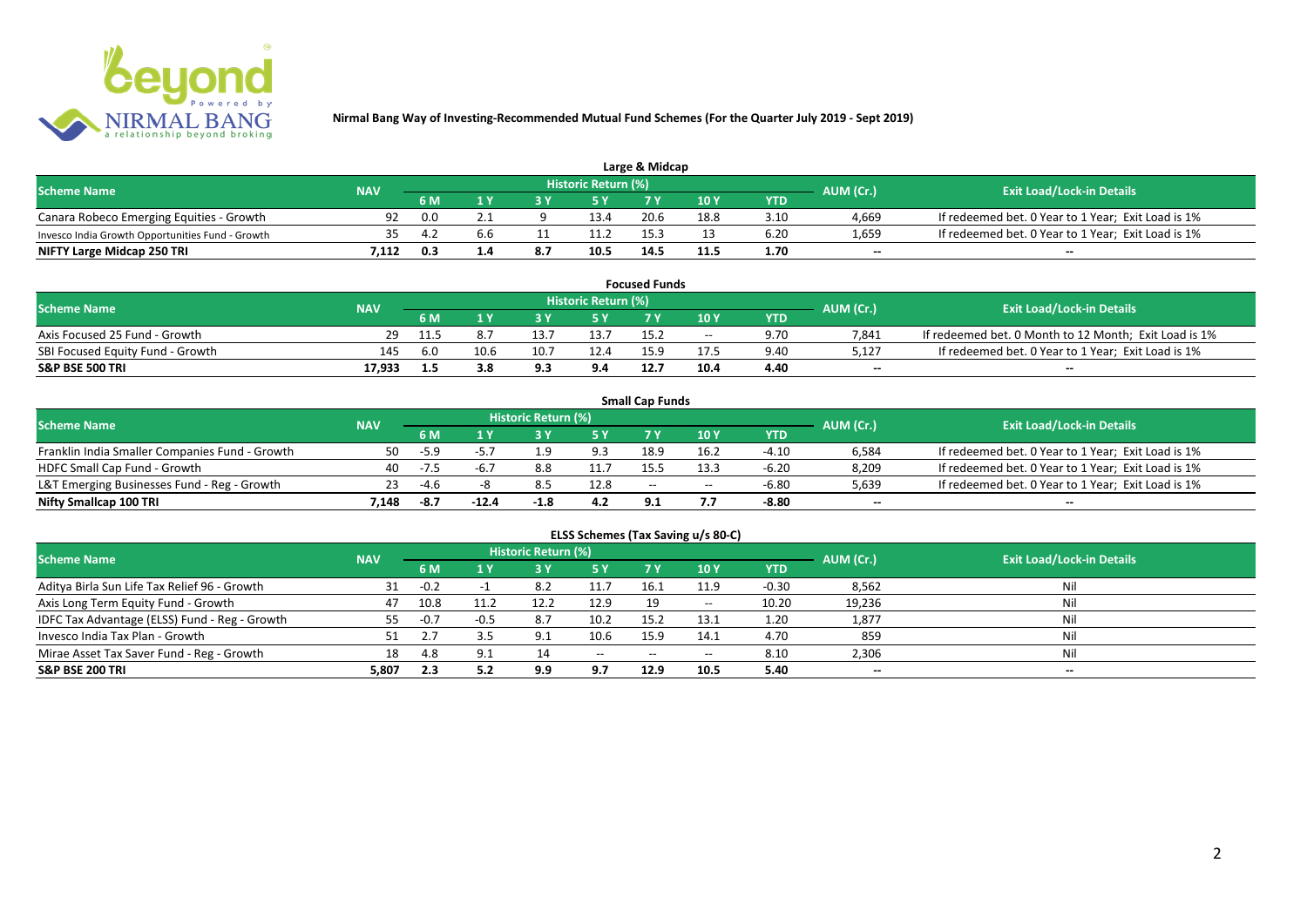

| <b>Contra/Value Fund</b>                  |            |                  |     |                     |      |      |      |      |                          |                                                    |  |  |
|-------------------------------------------|------------|------------------|-----|---------------------|------|------|------|------|--------------------------|----------------------------------------------------|--|--|
| <b>Scheme Name</b>                        | <b>NAV</b> |                  |     | Historic Return (%) |      |      |      |      | AUM (Cr.)                | <b>Exit Load/Lock-in Details</b>                   |  |  |
|                                           |            | 6 M              |     |                     |      |      | 10 Y | YTD  |                          |                                                    |  |  |
| Kotak India EQ Contra Fund - Reg - Growth | 53.        |                  |     | 11.2                | 10.5 | 13.2 |      | 6.20 | 819                      | If redeemed bet. 0 Year to 1 Year; Exit Load is 1% |  |  |
| Invesco India Contra Fund - Growth        | 47         | $-0.1$           |     | 10.4                | 11.7 | 16.8 | 13.: | 1.90 | 3.992                    | If redeemed bet. 0 Year to 1 Year; Exit Load is 1% |  |  |
| UTI Value Opportunities Fund - Growth     | 61         |                  |     |                     |      | 10.5 | 10.6 | 4.60 | 4,181                    | If redeemed bet. 0 Year to 1 Year; Exit Load is 1% |  |  |
| <b>S&amp;P BSE 500 TRI</b>                | 17.933     | 1.5 <sub>1</sub> | 3.8 |                     | 9.4  | 12.7 | 10.4 | 4.40 | $\overline{\phantom{a}}$ | $\overline{\phantom{a}}$                           |  |  |

|                                                                           |            |        |        |                     |           | Sector/Thematic |                   |            |                          |                                                    |
|---------------------------------------------------------------------------|------------|--------|--------|---------------------|-----------|-----------------|-------------------|------------|--------------------------|----------------------------------------------------|
| <b>Scheme Name</b>                                                        | <b>NAV</b> |        |        | Historic Return (%) |           |                 |                   |            | AUM (Cr.)                | <b>Exit Load/Lock-in Details</b>                   |
|                                                                           |            | 6 M    | 1 Y    |                     | <b>5Y</b> | 7Y              | 10Y               | <b>YTD</b> |                          |                                                    |
| Canara Robeco Consumer Trends Fund - Reg - Growth                         | 41         | 7.1    | 15.3   | 11.8                | 14        | 16.2            | 15                | 9.20       | 329                      | If redeemed bet. 0 Year to 1 Year; Exit Load is 1% |
| Mirae Asset Great Consumer Fund - Growth                                  | 36         | -6.4   | 10     | 13.6                | 13.3      | 16.9            | $\hspace{0.05cm}$ | 5.40       | 804                      | If redeemed bet. 0 Year to 1 Year; Exit Load is 1% |
| ICICI Prudential Technology Fund - Growth                                 | 59         | $-0.6$ | $-4.8$ | 14.9                | 9         | 16.7            |                   | 3.50       | 450                      | If redeemed bet. 0 Day to 15 Day; Exit Load is 1%  |
| Reliance Pharma Fund - Growth                                             | 144        | $-4.1$ | $-9.6$ | $-0.7$              | 3.8       | 12.4            | 15.5              | $-3.90$    | 2,377                    | If redeemed bet. 0 Year to 1 Year; Exit Load is 1% |
| ICICI Prudential Banking and Financial Services Fund -<br>Retail - Growth | 65         |        | 16.8   | 11.9                | 15.5      | 18.4            | 16.8              | 6.70       | 3.102                    | If redeemed bet. 0 Day to 15 Day; Exit Load is 1%  |
| Reliance Banking Fund - Growth                                            | 275        | 0.9    | 9.8    | 10.2                | 12.4      | 14.7            | 14.5              | 3.90       | 2,776                    | If redeemed bet. 0 Year to 1 Year; Exit Load is 1% |
| <b>S&amp;P BSE 500 TRI</b>                                                | 17.933     | 1.5    | 3.8    | 9.3                 | 9.4       | 12.7            | 10.4              | 4.40       | $\overline{\phantom{a}}$ | $- -$                                              |

|                                                            |            |     |     |                     |                                                |                                                | <b>Dynamic Asset Allocation Funds</b> |            |           |                                                         |
|------------------------------------------------------------|------------|-----|-----|---------------------|------------------------------------------------|------------------------------------------------|---------------------------------------|------------|-----------|---------------------------------------------------------|
| <b>Scheme Name</b>                                         | <b>NAV</b> |     |     | Historic Return (%) |                                                |                                                |                                       |            | AUM (Cr.) | <b>Exit Load/Lock-in Details</b>                        |
|                                                            |            | 6 M | 1 Y | 3 Y                 | <b>5 Y</b>                                     | <b>7Y</b>                                      | 10Y                                   | <b>YTD</b> |           |                                                         |
| ICICI Prudential Balanced Advantage Fund - Reg -<br>Growth | 37         | 4.9 | 9.4 | 8                   | 9.3                                            | 12.5                                           | 12.2                                  | 6.70       | 27.468    | If redeemed bet. 0 Year to 1 Year; Exit Load is 1%      |
| Invesco India Dynamic Equity Fund - Growth                 | 30         |     | 5.5 | 7.9                 | 8.1                                            | 12.5                                           | 10.9                                  | 6.80       | 908       | If redeemed bet. 0 Month to 3 Month; Exit Load is 0.25% |
| Reliance Balanced Advantage Fund - Growth                  | 92         | 2.7 | 6.9 | 8.4                 | 8.7                                            | 12.2                                           | 10.8                                  | 5.60       | 2,314     | If redeemed bet. 0 Month to 12 Month; Exit Load is 1%   |
| SBI Dynamic Asset Allocation Fund - Reg - Growth           | 13         | 1.5 | 2.5 | 6.8                 | $\hspace{0.1mm}-\hspace{0.1mm}-\hspace{0.1mm}$ | $\hspace{0.1mm}-\hspace{0.1mm}-\hspace{0.1mm}$ | $- -$                                 | 2.50       | 683       | If redeemed bet. 0 Month to 12 Month; Exit Load is 1%   |
| NIFTY 50 Hybrid Composite Debt 65:35 Index                 | 10.145     | 3.7 | 9.5 | 9.8                 | 9.2                                            | 11.1                                           | 9.7                                   | 8.20       | $- -$     | $- -$                                                   |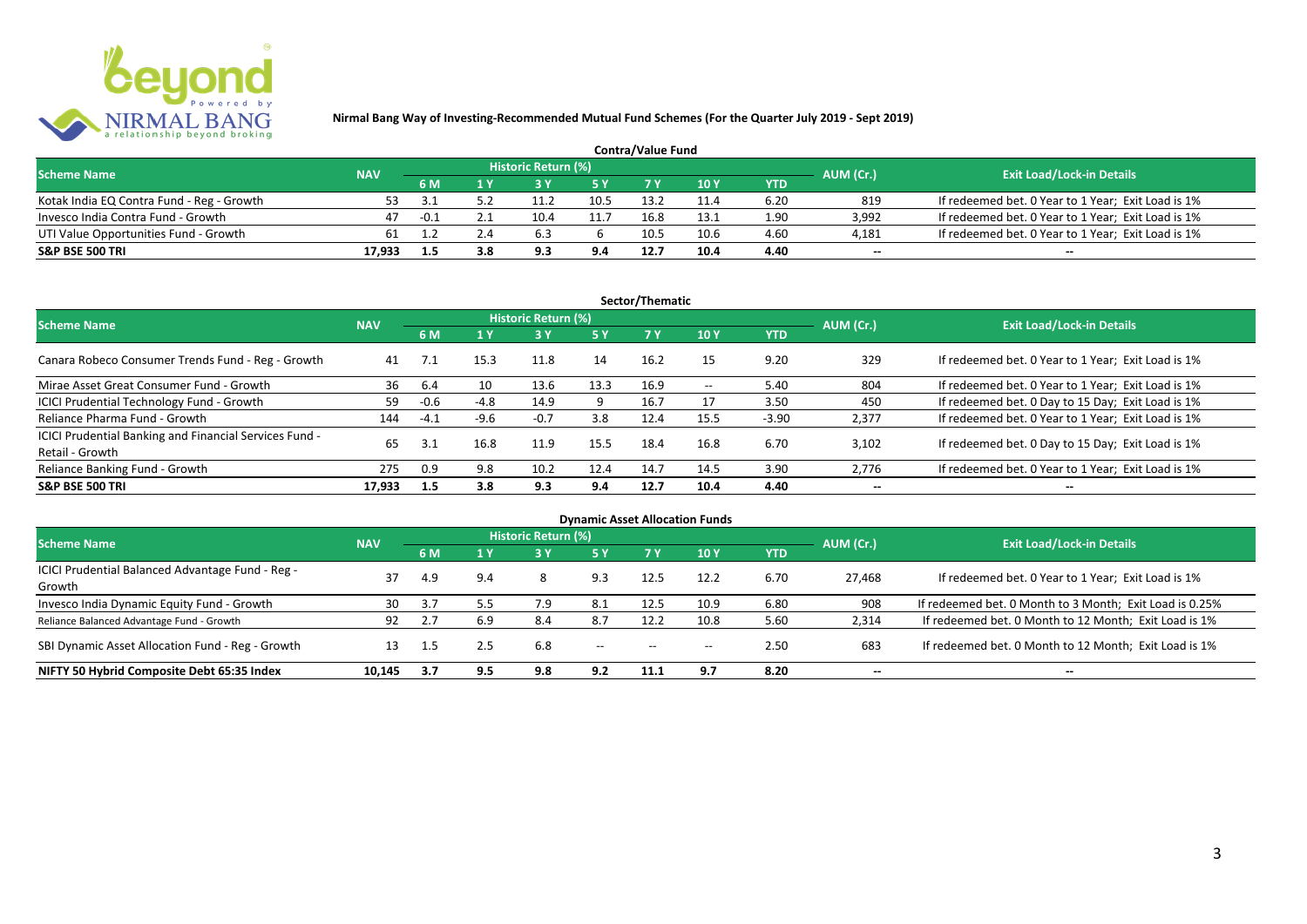

|                                                 |            |      |      |                            |       | <b>Hybrid Aggressive</b> |      |      |                          |                                                       |
|-------------------------------------------------|------------|------|------|----------------------------|-------|--------------------------|------|------|--------------------------|-------------------------------------------------------|
| <b>Scheme Name</b>                              | <b>NAV</b> |      |      | <b>Historic Return (%)</b> |       |                          |      |      | AUM (Cr.)                | <b>Exit Load/Lock-in Details</b>                      |
|                                                 | 6 M<br>1 Y |      | 7 Y  | 10Y                        | YTD   |                          |      |      |                          |                                                       |
| HDFC Hybrid Equity Fund - Growth                | 54         | 1.6  | , ל  | 5.6                        |       | 10.1                     | 9.2  | 5.30 | 20,696                   | If redeemed bet. 0 Year to 1 Year; Exit Load is 1%    |
| ICICI Prudential Equity & Debt Fund - Growth    | 132        | 0.3  | 2.6  | -3                         | 9.7   | 14.2                     | 13.4 | 3.40 | 23,288                   | If redeemed bet. 0 Year to 1 Year; Exit Load is 1%    |
| Mirae Asset Hybrid - Equity Fund - Reg - Growth | 15         | 2.9  |      | 9.9                        | $- -$ | $- -$                    |      | 6.50 | 2,429                    | If redeemed bet. 0 Year to 1 Year; Exit Load is 1%    |
| SBI Equity Hybrid Fund - Growth                 | 140        | 6.4  | 11.6 | 9.5                        |       | 15.4                     | 11.9 | 8.90 | 29,354                   | If redeemed bet. 0 Month to 12 Month; Exit Load is 1% |
| Canara Robeco Equity Hybrid Fund - Growth       | 161        | 3.6  | 8.5  | 8.5                        | 10.1  | 13.3                     | 12.4 | 7.10 | 2,341                    | If redeemed bet. 0 Year to 1 Year; Exit Load is 1%    |
| NIFTY 50 Hybrid Composite Debt 65:35 Index      | 10.145     | -3.7 | 9.5  | 9.8                        | 9.2   | 11.1                     | 9.7  | 8.20 | $\overline{\phantom{a}}$ | $- -$                                                 |

| <b>Arbitrage Fund</b>                      |            |     |  |                     |     |  |     |            |           |                                                         |
|--------------------------------------------|------------|-----|--|---------------------|-----|--|-----|------------|-----------|---------------------------------------------------------|
| <b>Scheme Name</b>                         | <b>NAV</b> |     |  | Historic Return (%) |     |  |     |            | AUM (Cr.) | <b>Exit Load/Lock-in Details</b>                        |
|                                            |            | 1 M |  | 6 M                 |     |  |     | <b>YTD</b> |           |                                                         |
| IDFC Arbitrage Fund - Reg - Growth         | 24         |     |  |                     | b.b |  |     | 6.50       | 9.198     | If redeemed bet. 0 Month to 1 Month; Exit Load is 0.25% |
| Kotak Equity Arbitrage Fund - Reg - Growth |            |     |  | 6.5                 | 6.3 |  | 6.2 | 6.30       | 15,630    | If redeemed bet. 0 Day to 30 Day; Exit Load is 0.25%    |
| Reliance Arbitrage Fund - Growth           | 20         |     |  | b.5                 | 6.5 |  | 6.3 | 6.40       | 8.937     | If redeemed bet. 0 Month to 1 Month; Exit Load is 0.25% |

| <b>Equity Saver</b>                      |                          |     |                          |                     |                          |                                       |                                       |      |                          |                                                       |
|------------------------------------------|--------------------------|-----|--------------------------|---------------------|--------------------------|---------------------------------------|---------------------------------------|------|--------------------------|-------------------------------------------------------|
| <b>Scheme Name</b>                       | <b>NAV</b>               |     |                          | Historic Return (%) |                          |                                       |                                       |      | AUM (Cr.)                | <b>Exit Load/Lock-in Details</b>                      |
|                                          |                          | 6 M |                          |                     |                          |                                       | 10 Y                                  | YTD  |                          |                                                       |
| Axis Equity Saver Fund - Reg - Growth    |                          | 4.5 |                          |                     | $\overline{\phantom{a}}$ | $- -$                                 | $\hspace{0.05cm}$ – $\hspace{0.05cm}$ | 6.40 | 765                      | If redeemed bet. 0 Month to 12 Month; Exit Load is 1% |
| HDFC Equity Savings Fund - Growth        |                          |     | ад                       |                     | 7.9                      | 8.8                                   |                                       | 4.00 | 4,910                    | If redeemed bet. 0 Year to 1 Year; Exit Load is 1%    |
| Kotak Equity Savings Fund - Reg - Growth | 15.                      | -27 | 5.8                      | 7.3                 | $- -$                    | $\hspace{0.05cm}$ – $\hspace{0.05cm}$ | $- -$                                 | 4.70 | 1,950                    | If redeemed bet. 0 Year to 1 Year; Exit Load is 1%    |
| CRISIL Hybrid 50+50 - Moderate Index*    | $\overline{\phantom{a}}$ |     | $\overline{\phantom{a}}$ | $\qquad \qquad$     | $\overline{\phantom{a}}$ | $- -$                                 | $\overline{\phantom{a}}$              | $-$  | $\overline{\phantom{a}}$ | $\overline{\phantom{a}}$                              |

| <b>Liquid Funds</b>                       |            |     |     |                     |      |       |            |                 |           |                                  |
|-------------------------------------------|------------|-----|-----|---------------------|------|-------|------------|-----------------|-----------|----------------------------------|
| <b>Scheme Name</b>                        | <b>NAV</b> |     |     | Historic Return (%) |      |       | <b>YTM</b> | Avg             | AUM (Cr.) | <b>Exit Load/Lock-in Details</b> |
|                                           |            | 1 W | 2 W | 1 M                 | 3 M  | 1Y    |            | <b>Maturity</b> |           |                                  |
| Axis Liquid Fund - Growth                 | 2,132      | 4.2 |     |                     | -6.1 |       | 5.59       | 0.10            | 29,296    | Nil                              |
| IDFC Cash Fund - Reg - Growth             | 2,327      | 4.0 |     |                     |      | 6.9   | 5.44       | 0.07            | 12,065    | Nil                              |
| Kotak Liquid Scheme - Reg - Growth        | 3,891      | 4.1 |     |                     |      |       | 5.62       | 0.10            | 31,996    | Nil                              |
| Mirae Asset Cash Management Fund - Growth | 2,012      | 4.4 |     |                     |      |       | 5.6        | 0.07            | 4,157     | Nil                              |
| <b>CRISIL Liquid Fund Index</b>           | $\sim$     | 4.8 |     |                     | 6.4  | $- -$ | $- -$      | $- -$           | --        | $- -$                            |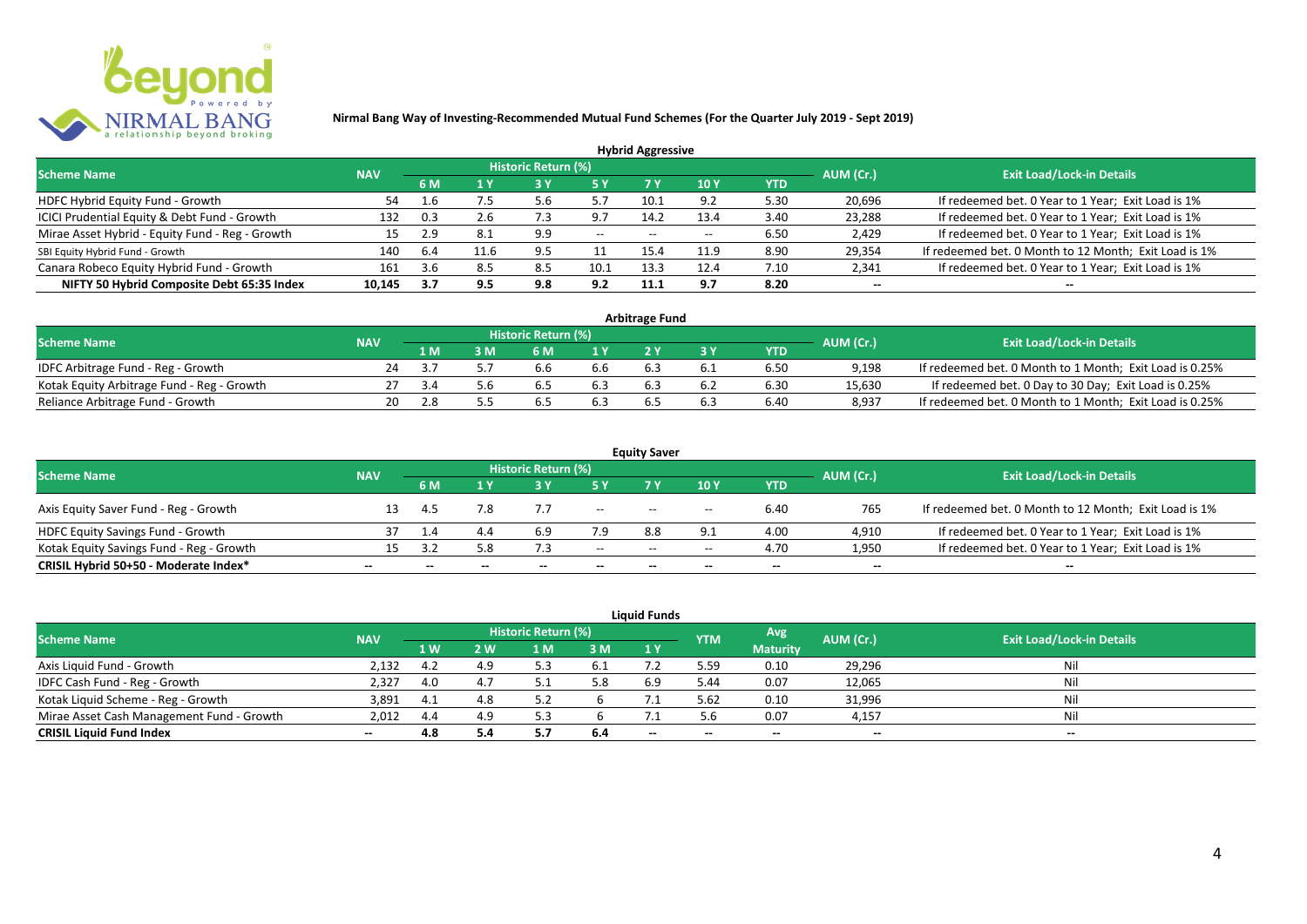

#### **1 M 3 M 6 M 1 Y 3 Y** NOFC Ultra Short Term Fund - Reg - Growth 11 5.8 7.9 8.1 8.6 -- 6.31 0.40 8,309 Nil<br>11 6.1 7.9 8.2 8.7 -- 6.15 0.45 3,668 Nil IDFC Ultra Short Term Fund - Reg - Growth 11 6.1 7.9 8.2 8.7 -- 6.15 0.45 3,668 Nil SBI Magnum Ultra Short Duration Fund - Growth 4,301 5.9 7.9 8 8.5 7.5 6.45 0.47 9,411 Nil **NIFTY Ultra Short Duration Debt Index Avg Maturity Historic Return (%) YTM Ultra Short Fund** Scheme Name **NAV NAV Historic Return (%)** NAV Historic Return (%) Note and the May AUM (Cr.) Exit Load/Lock-in Details<br>
The Scheme Name Naturity AUM (Cr.) Exit Load/Lock-in Details

| <b>Money Market Fund</b>                                   |            |      |     |                            |                          |           |            |                          |                          |                                  |
|------------------------------------------------------------|------------|------|-----|----------------------------|--------------------------|-----------|------------|--------------------------|--------------------------|----------------------------------|
| <b>Scheme Name</b>                                         | <b>NAV</b> |      |     | <b>Historic Return (%)</b> |                          |           | <b>YTM</b> | Avg                      | AUM (Cr.)                | <b>Exit Load/Lock-in Details</b> |
|                                                            |            | 1 M  | 3M  | 6 M                        | 1Y                       | <b>3Y</b> |            | <b>Maturity</b>          |                          |                                  |
| Aditya Birla Sun Life Money Manager Fund - Reg -<br>Growth | 260        | 6.1  | 8.3 | 8.5                        | 8.7                      | 7.6       | 6.04       | 0.45                     | 12,746                   | Nil                              |
| ICICI Prudential Money Market Fund - Reg - Growth          | 269        | 6.0  | 7.9 | 8.1                        | 8.4                      | 7.4       | 6.14       | 0.45                     | 9,688                    | Nil                              |
| Reliance Money Market Fund - Growth                        | 2,934      | -6.1 |     | 8.3                        | 8.7                      |           | 6.11       | 0.38                     | 3,074                    | Nil                              |
| UTI Money Market Fund - Reg - Growth                       | 2,181      | 5.9  |     | 8.3                        | 8.5                      | 7.5       | 6.16       | 0.49                     | 6,584                    | Nil                              |
| <b>CRISIL Liquid Fund Index</b>                            | $- -$      | 5.7  | 6.4 | 6.9                        | $\overline{\phantom{a}}$ | $- -$     | $\!-$      | $\overline{\phantom{a}}$ | $\overline{\phantom{a}}$ | $\overline{\phantom{a}}$         |

| Short Term Fund                                 |            |     |            |                     |      |    |            |                 |           |                                  |
|-------------------------------------------------|------------|-----|------------|---------------------|------|----|------------|-----------------|-----------|----------------------------------|
| <b>Scheme Name</b>                              | <b>NAV</b> |     |            | Historic Return (%) |      |    | <b>YTM</b> | Avg             | AUM (Cr.) | <b>Exit Load/Lock-in Details</b> |
|                                                 |            | 1 M | 3 M        | 6 M                 | 1 V  |    |            | <b>Maturity</b> |           |                                  |
| HDFC Short Term Debt Fund - Growth              |            | 3.9 | Q.         |                     |      | .b | .45        | 2.66            | 8,488     | Nil                              |
| IDFC Bond Fund - Short Term Plan - Reg - Growth | 40         | 3.8 | 10         |                     | 10.8 |    | 6.96       | 2.12            | 9,643     | Nil                              |
| Kotak Bond Short Term Plan - Reg - Growth       | 36         | 3.4 | <b>Q</b> : |                     | 10.2 |    | '.51       | 2.60            | 9,607     | Nil                              |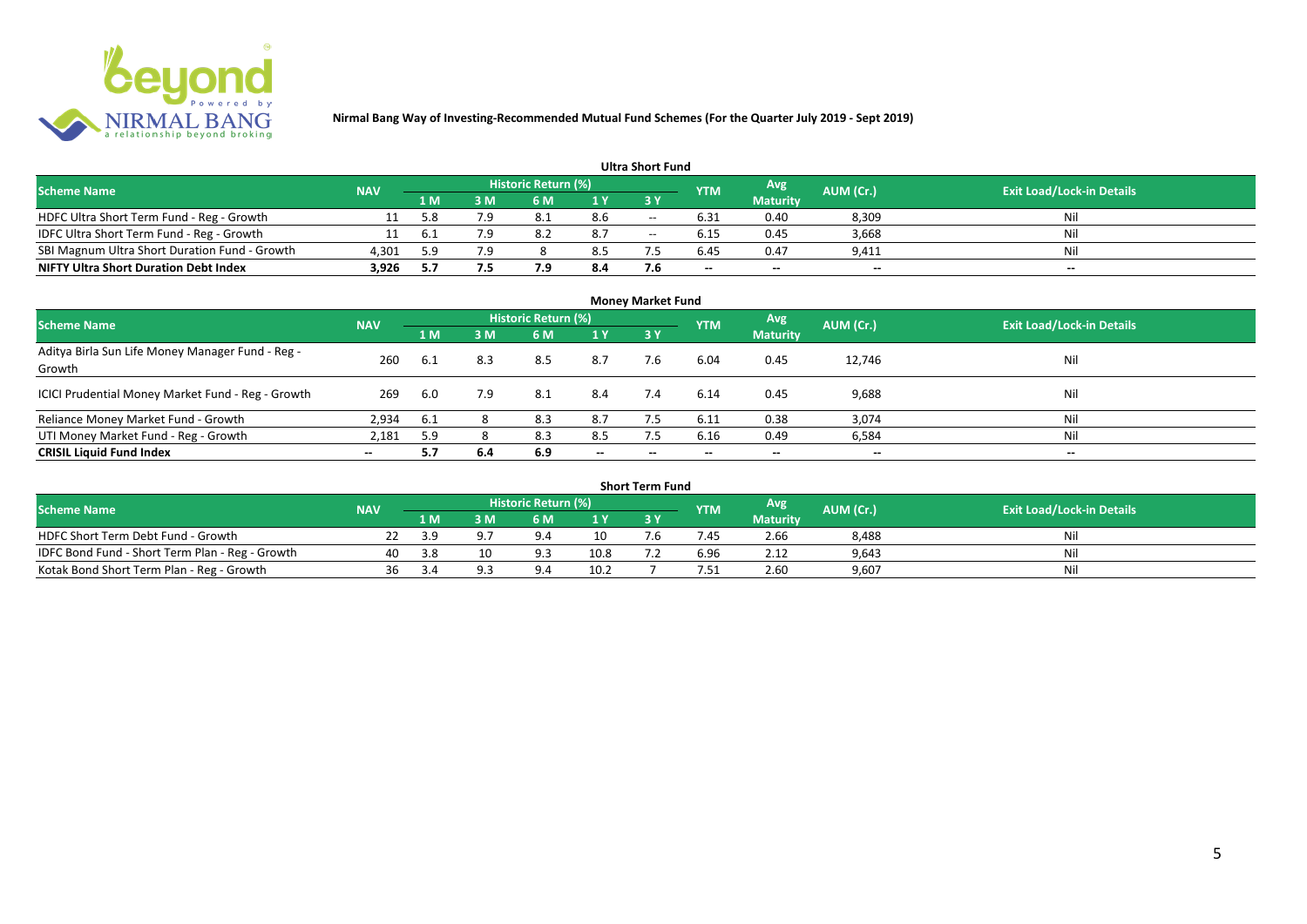

| <b>Low Duration Fund</b>                  |            |     |  |                     |     |  |            |                 |           |                                  |
|-------------------------------------------|------------|-----|--|---------------------|-----|--|------------|-----------------|-----------|----------------------------------|
| <b>Scheme Name</b>                        | <b>NAV</b> |     |  | Historic Return (%) |     |  | <b>YTM</b> | Avg             | AUM (Cr.) | <b>Exit Load/Lock-in Details</b> |
|                                           |            | 1 M |  | 6 M.                |     |  |            | <b>Maturity</b> |           |                                  |
| <b>HDFC Low Duration Fund - Growth</b>    |            |     |  |                     | 8.4 |  | 6.81       | 0.99            | 15,626    | Ni                               |
| Canara Robeco Savings Fund - Reg - Growth | 30         |     |  | 8.3                 | 8.6 |  | 6.33       | 0.79            | 1,051     | Ni                               |
| IDFC Low Duration Fund - Reg - Growth     | 28         | b.b |  | 8.5                 | 8.9 |  | 6.35       | 0.81            | 4.587     | Ni                               |

| <b>Banking &amp; PSU Bond Funds</b>            |            |     |          |                     |                |    |                 |                 |           |                                  |
|------------------------------------------------|------------|-----|----------|---------------------|----------------|----|-----------------|-----------------|-----------|----------------------------------|
| <b>Scheme Name</b>                             | <b>NAV</b> |     |          | Historic Return (%) |                |    | <b>YTM</b>      | Avg             | AUM (Cr.) | <b>Exit Load/Lock-in Details</b> |
|                                                |            | 1 M |          | 6 M                 | 1 <sub>Y</sub> |    |                 | <b>Maturity</b> |           |                                  |
| HDFC Banking and PSU Debt Fund - Reg - Growth  | 16         | 4.2 | 10.2     | 9.8                 | 11.1           |    | 7.79            | 2.78            | 3.403     | Nil                              |
| Kotak Banking and PSU Debt Fund - Reg - Growth | 44         | 2.0 | $\Omega$ | 10.9                | 11.4           |    | 7.47            | 3.61            | 2,621     | Nil                              |
| IDFC Banking & PSU Debt Fund - Reg - Growth    |            |     |          | 10.4                | 13.5           | 70 | $^{\prime}$ .16 | 3.39            | 9,183     | Nil                              |

| <b>Corporate Bond Funds</b>                         |            |      |     |                     |      |     |            |                 |           |                                  |
|-----------------------------------------------------|------------|------|-----|---------------------|------|-----|------------|-----------------|-----------|----------------------------------|
| <b>Scheme Name</b>                                  | <b>NAV</b> |      |     | Historic Return (%) |      |     | <b>YTM</b> | <b>Avg</b>      | AUM (Cr.) | <b>Exit Load/Lock-in Details</b> |
|                                                     |            | 1 M  | 3 M | 6 M                 | 1Y   |     |            | <b>Maturity</b> |           |                                  |
| ICICI Prudential Corporate Bond Fund - Reg - Growth | 20         | -4.6 | 9.5 | 9.5                 | 10.1 | 7.4 | 7.22       | 2.28            | 9,002     | Nil                              |
| HDFC Corporate Bond Fund - Growth                   |            |      | 9 7 | 10.3                | 11.4 | 7.8 | 7.26       | 4.08            | 12,910    | Ni'                              |
| Kotak Corporate Bond Fund - Std - Growth            | 2,583      |      | 9.8 |                     | 10.1 |     |            | 1.59            | 2,448     | Nil                              |